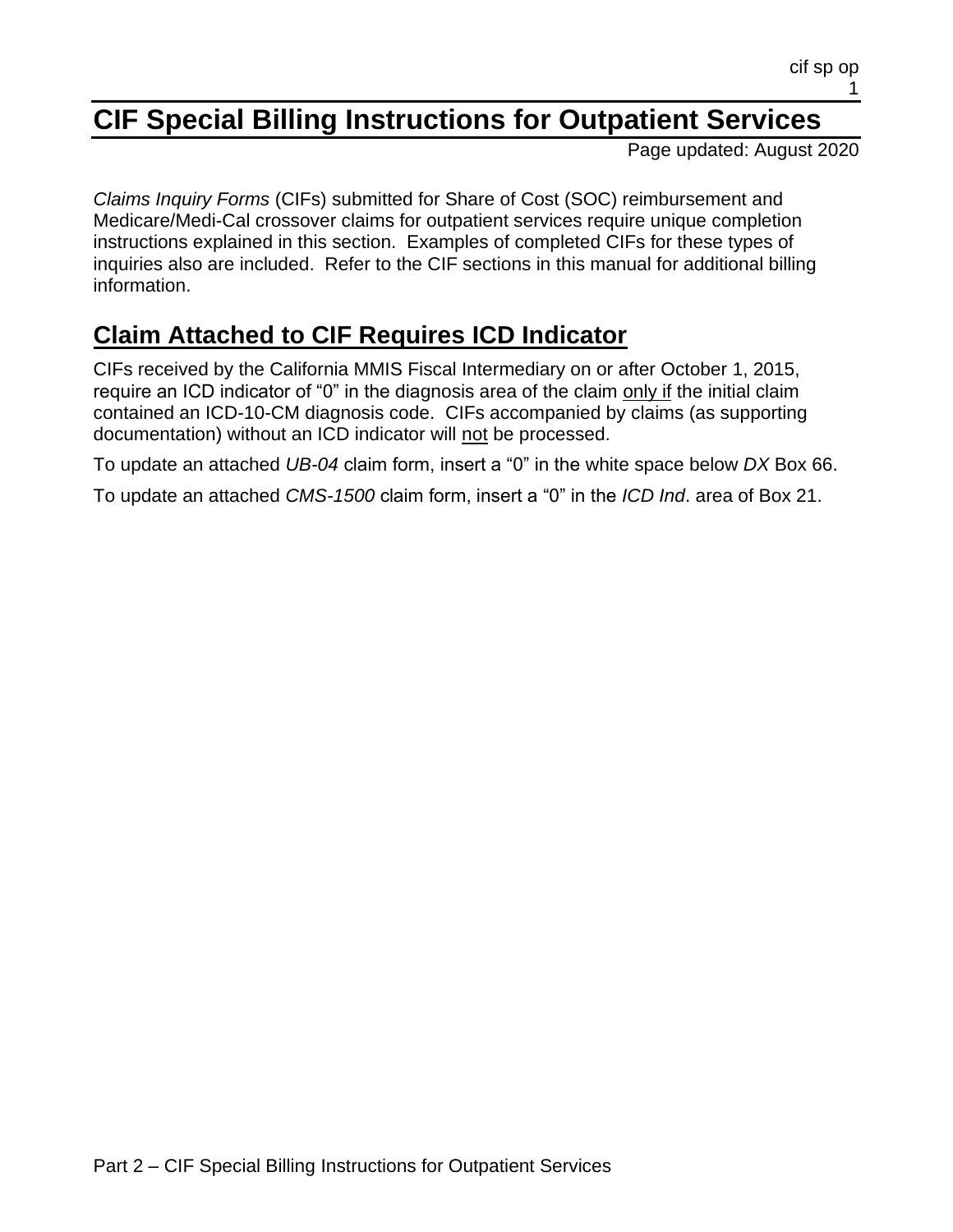# **Share of Cost (SOC) Claims**

#### **Submitting SOC CIFs**

In addition to submission requirements in the *CIF Completion* section in this manual, use the following instructions to request SOC reimbursement for previously paid claims (see *Figure 1* on a following page in this section):

- All services on the CIF must be for SOC reimbursement.
- Share of Cost (SOC) CIFs may contain multiple claim lines, but all lines must be for the same recipient. Use each CIF to submit inquiries for only one recipient.
- Complete Boxes 7, 8, 9, 10 and 13.

**Note:** The CIF must contain the date of service in Box 13. Providers submitting improperly completed CIFs will receive one of four CIF denial letters, numbers 70 through 73.

- In the *Remarks* section, state "SOC reimbursement; MC 1054 attached."
- Attach a *Share-of-Cost Medi-Cal Provider Letter* (MC 1054).

**Note:** If requesting SOC reimbursement for denied claims or claims not previously submitted, submit the MC 1054 with the new claim.

• If SOC is reduced to other than zero, wait a minimum of 30 days before submitting a CIF.

**Note:** The *Remittance Advice Details* (RAD) will not display a specific message for an SOC reduced to zero. The RAD will display message 433 for an SOC reduced to other than zero.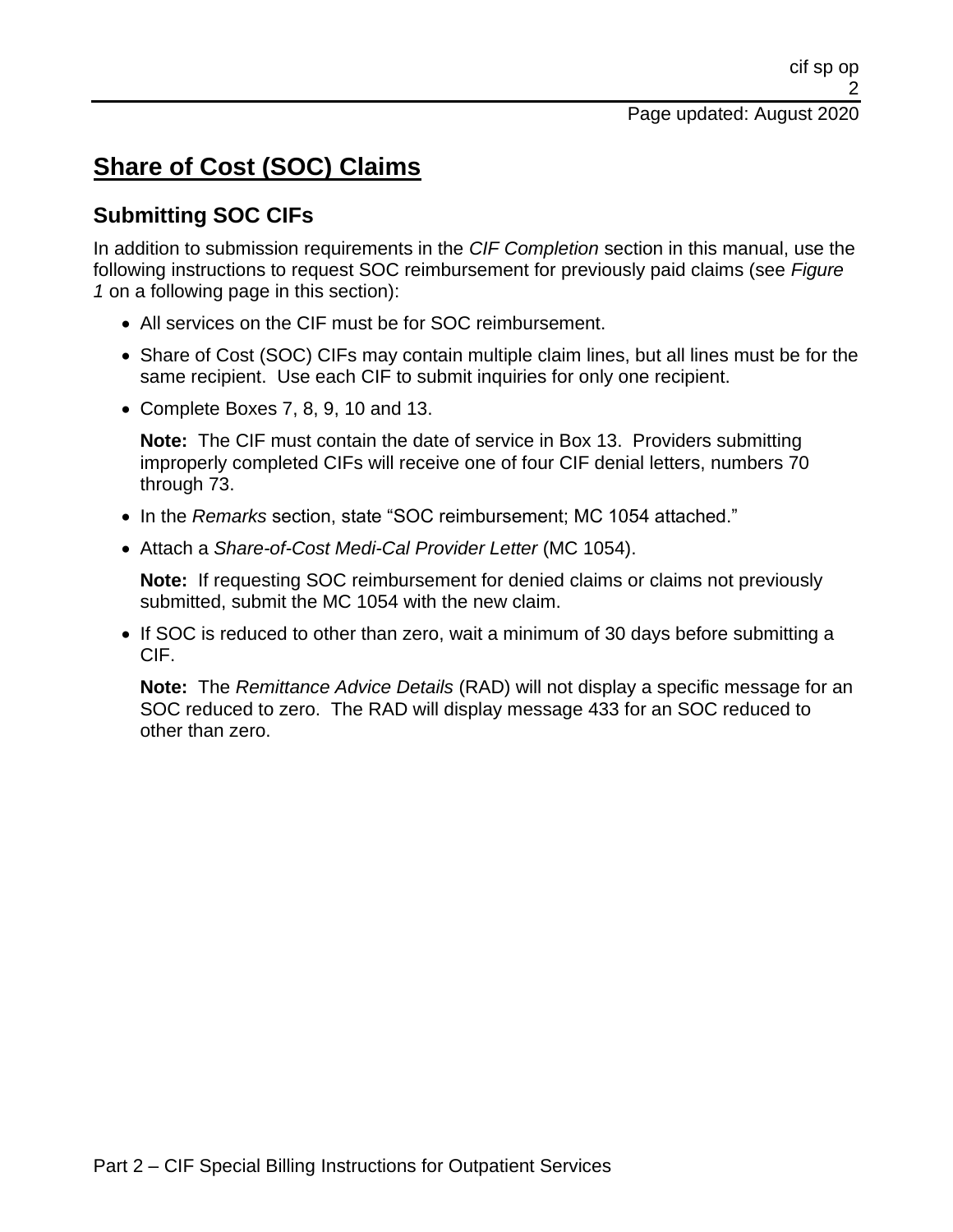| DO NOT<br><b>STAPLE</b><br>IN BAR<br>AREA |                                                                                                                                         |                                                                                     | (1) CORRESPONDENCE REFERENCE NUMBER . FOR F.I. USE ONLY                                                                                   |                                                                                                                                 | <b>ASTEN</b><br><b>HERE</b>                                                                                                                                                                                                                    |
|-------------------------------------------|-----------------------------------------------------------------------------------------------------------------------------------------|-------------------------------------------------------------------------------------|-------------------------------------------------------------------------------------------------------------------------------------------|---------------------------------------------------------------------------------------------------------------------------------|------------------------------------------------------------------------------------------------------------------------------------------------------------------------------------------------------------------------------------------------|
| TYPEWRITER<br><b>ALIGNMENT</b>            | <b>CLAIMS INQUIRY</b><br>SEE YOUR PROVIDER MANUAL FOR ASSISTANCE REGARDING<br>THE COMPLETION OF THIS FORM.<br>(3) PROVIDER NAME/ADDRESS |                                                                                     | READ INSTRUCTIONS ON REVERSE<br>PRIOR TO COMPLETING AND SIGNING<br>THIS FORM. DO NOT TYPE/MARK IN<br>SHADED AREAS.<br>(4) PROVIDER NUMBER |                                                                                                                                 | (2) DOCUMENT NUMBER<br>39377390<br>TYPEWRITER<br>ALIGNMENT                                                                                                                                                                                     |
| Elite                                     | Pica<br><b>ABC PROVIDER</b><br><b>123 ANY STREET</b><br><b>ANYTOWN CA 999995555</b>                                                     |                                                                                     | XYZ123456                                                                                                                                 | 01<br>PHARMACY<br>LTC                                                                                                           | Elite<br>Pica<br>(5) CLAIM TYPE CHECK ONE BOX ONLY<br>05<br><b>HOSPITAL</b><br>PHYSICIAN/<br><b>INPATIENT</b><br><b>ALLIED</b><br>HOSPITAL<br>OUTPATIENT<br>᠓<br><b>VISION</b><br>CLINIC                                                       |
| $(E)$ DELETE<br>01                        | (7) PATIENT'S NAME OR MEDICAL RECORD NO.<br><b>TANNER</b><br>(13) DATE OF SERVICE<br>082307                                             | (8) PATIENT'S MEDI-CAL I.D. NO.<br>90000000A95001<br>(14) NDC/UPN OR PROCEDURE CODE | PLEASE FILL IN ALL APPLICABLE INFORMATION REQUESTED BELOW<br>72891234567                                                                  | (9) CLAIM CONTROL NO. (TRACER-LEAVE BLANK) LINE<br>(15) AMOUNT BILLED                                                           | $\bullet$<br>$\bullet$<br><b>HOLATTACHMENT</b><br>(11) UNDERPAYMENT<br>01<br>(12) OVERPAYMENT                                                                                                                                                  |
| $(E)$ DELETE<br>02                        | (7) PATIENT'S NAME OR MEDICAL RECORD NO.<br>(13) DATE OF SERVICE                                                                        | (8) PATIENT'S MEDI-CAL I.D. NO.<br>(14) NDC/UPN OR PROCEDURE CODE                   |                                                                                                                                           | (9) CLAIM CONTROL NO. (TRACER-LEAVE BLANK) LINE<br>(15) AMOUNT BILLED                                                           | (10) ATTACHMENT<br>(11) UNDERPAYMENT<br>(12) OVERPAYMENT<br>n2<br>M <sub>0</sub>                                                                                                                                                               |
| $(E)$ DELETE<br>03                        | (7) PATIENT'S NAME OR MEDICAL RECORD NO.<br>(13) DATE OF SERVICE                                                                        | (8) PATIENT'S MEDI-CAL I.D. NO<br>(14) NDC/UPN OR PROCEDURE CODE                    |                                                                                                                                           | (9) CLAIM CONTROL NO. (TRACER-LEAVE BLANK) LINE<br>(15) AMOUNT BILLED                                                           | (10) ATTACHMENT<br>(11) UNDERPAYMENT<br>(12) OVERPAYMENT                                                                                                                                                                                       |
| (6)<br>DELETE<br>04                       | (7) PATIENT'S NAME OR MEDICAL RECORD NO.<br>(13) DATE OF SERVICE                                                                        | (8) PATIENT'S MEDI-CAL I.D. NO.<br>(14) NDC/UPN OR PROCEDURE CODE                   |                                                                                                                                           | (9) CLAIM CONTROL NO. (TRACER-LEAVE BLANK) LINE<br>(15) AMOUNT BILLED                                                           | (10) ATTACHMENT<br>(11) UNDERPAYMENT<br>(12) OVERPAYMENT<br>(12)<br>[10]<br>$\bullet$<br>$\bullet$<br>$\bullet$                                                                                                                                |
|                                           | UNDERPAYMENT OR AN OVERPAYMENT.)<br>SOC REIMBURSEMENT; MC 1054 ATTACHED                                                                 |                                                                                     | REMARKS; (CORRECTIONS OR ADDITIONAL INFORMATION NECESSARY TO RESUBMIT A DENIED CLAIM, OR REQUEST AN ADJUSTMENT FOR AN                     |                                                                                                                                 |                                                                                                                                                                                                                                                |
|                                           |                                                                                                                                         |                                                                                     | on the back of this form.<br>JANE DOE                                                                                                     | .<br>Signature of provider or person authorized by provider to bind<br>provider by above signature to statements and conditions | This is to certify that the information contained above is true, accurate, and complete, and that the provider<br>has read, understands, and agrees to be bound by and comply with the statements and conditions contained<br>12/25/07<br>DATE |
|                                           |                                                                                                                                         |                                                                                     | ontained on this form.                                                                                                                    |                                                                                                                                 |                                                                                                                                                                                                                                                |

**Figure 1:** Sample *Claims Inquiry Form* (CIF): SOC Reimbursement for a Previously Paid Claim.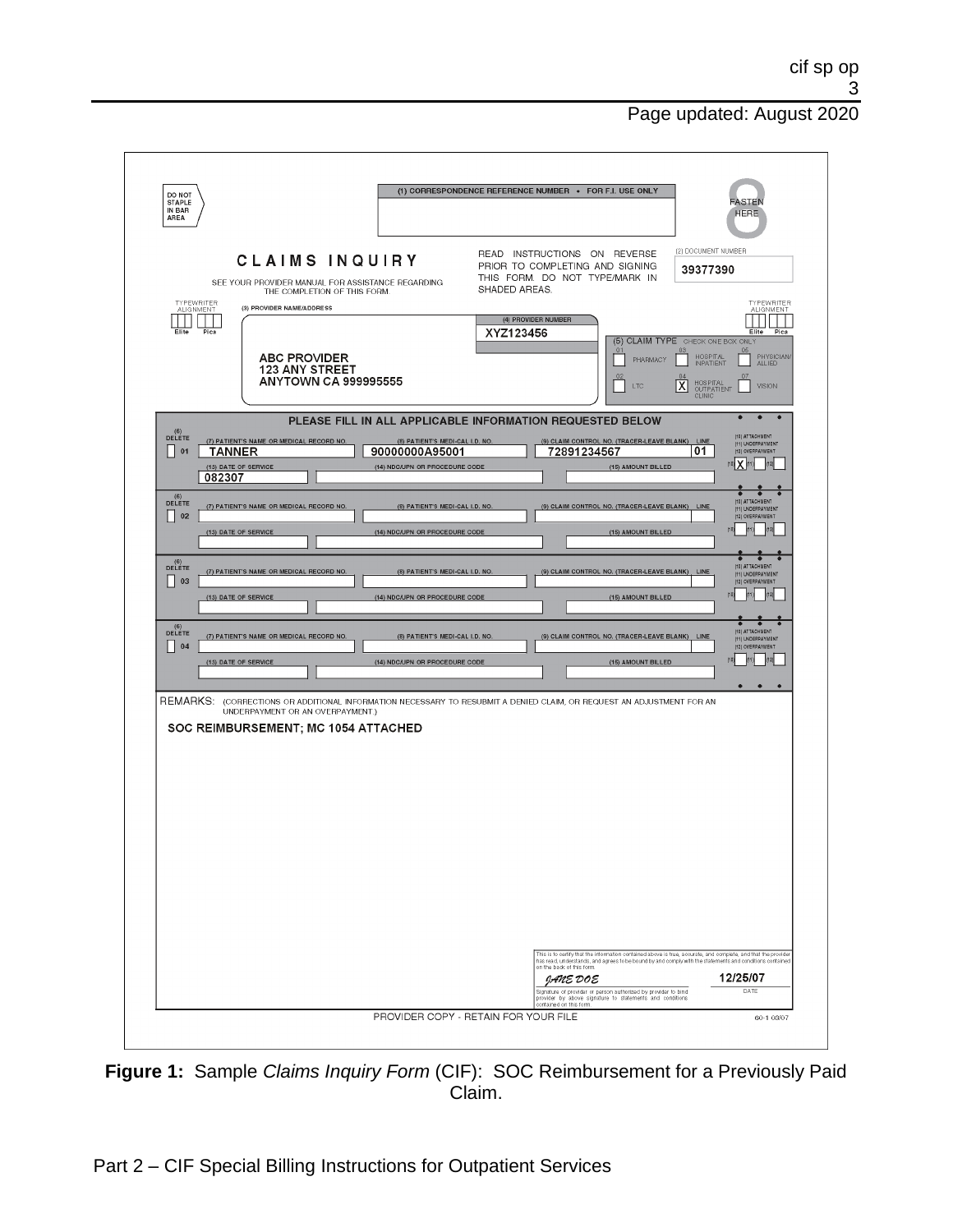## **Medicare/Medi-Cal Crossover Claims**

### **Submitting Crossover CIFs**

In addition to submission requirements in the *CIF Completion* section in this manual, use the following instructions to complete a CIF for Medicare/Medi-Cal crossover claims. A CIF may be used to request reconsideration of a denied crossover claim (see *Figure 2* on a following page in this section), an adjustment of an underpaid or overpaid Medi-Cal claim, or an adjustment related to a Medicare adjustment. Refer also to the *CIF Submission and Timeliness Instructions* section in this manual for additional requirements.

**Note:** Charpentier claims must not be submitted on a CIF. Refer to "Charpentier Rebilling" in the *Medicare/Medi-Cal Crossover Claims: Outpatient Services* section in the appropriate Part 2 manual for specific instructions.

### **Reconsideration of Denied Crossover Claims**

Follow the instructions below to complete a CIF for reconsideration of a denied crossover claim:

- Submit only one crossover claim (that is, only one Claim Control Number [CCN]) for each CIF.
- Enter in Box 9 the 13-digit CCN of the most recently denied crossover claim from the *Remittance Advice Details* (RAD). This number must end with a "99" or "00."
- Mark *Attachment* in Box 10.
- Attach the following documentation:
	- If Part B services are billed to a Part A intermediary, submit a clear copy of the original crossover claim form billed to Medi-Cal.
	- If Part B services are billed to a Part B carrier, submit a clear copy of one of the following:
		- ❖Original crossover claim form billed to Medi-Cal
		- ❖Claim form billed to Medicare
		- ❖Facsimile of the claim form submitted to Medicare (same format as *CMS-1500* claim form with visible background)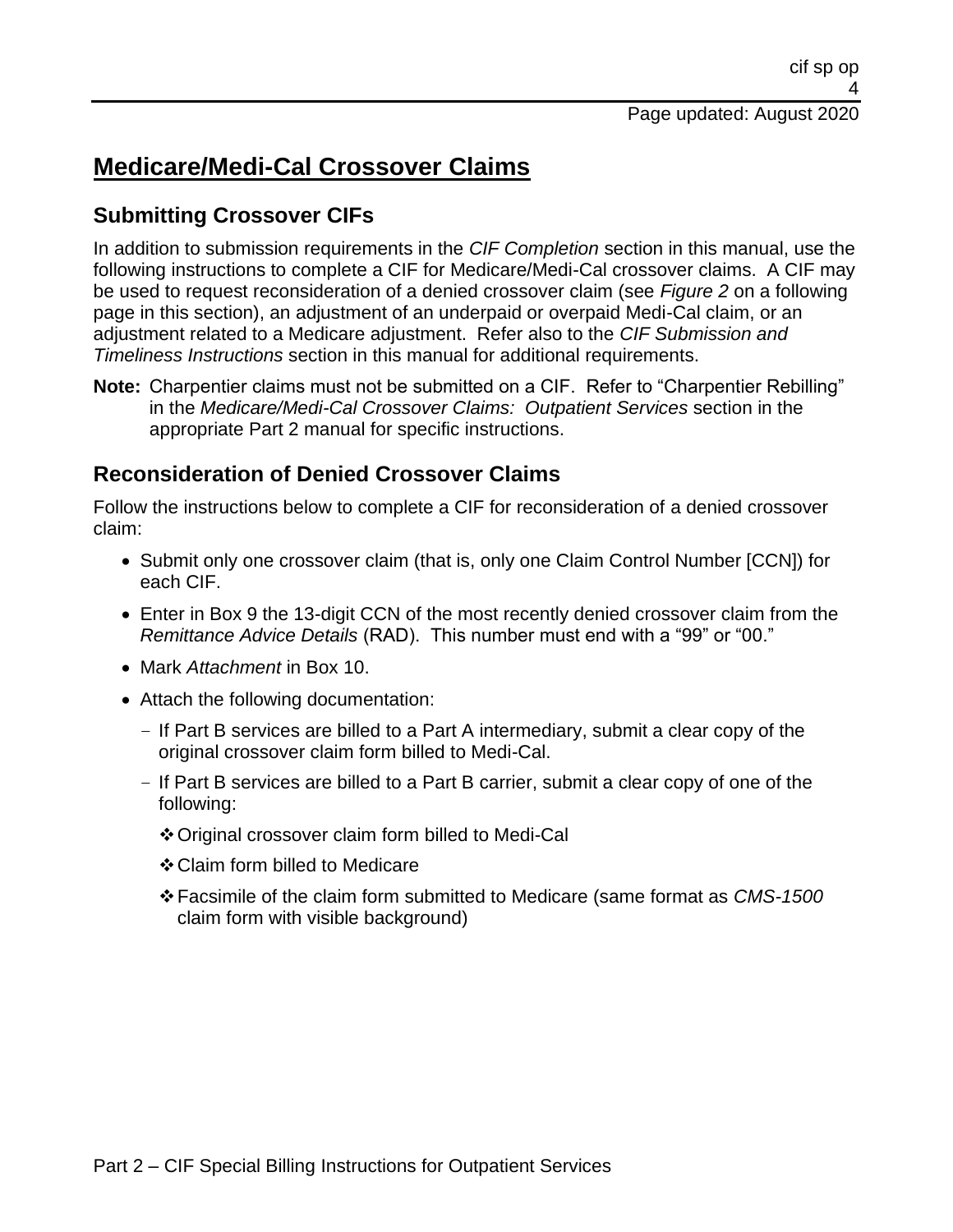- All claims for Part B services must include a clear copy of both of the following:
	- ❖Medicare Remittance Notice *(MRN)/Medicare National Standard Intermediary Remittance Advice* (Medicare RA)
	- ❖Medi-Cal RAD showing the Medi-Cal crossover denial
- In the *Remarks* section, indicate the denial code and include any additional information needed to correct the claim.

**Note:** It is acceptable to make corrections on the claim copy being submitted with the CIF, if the *Remarks* section is completed.

#### **Adjustments to Medi-Cal Crossover Payments**

Follow the instructions below to complete a CIF for an adjustment to a Medi-Cal crossover payment:

- Submit only one crossover claim (that is, only one Claim Control Number [CCN]) for each CIF.
- Enter in Box 9 the 13-digit CCN of the most recent crossover payment from the *Remittance Advice Details* (RAD). This number must end with a "99" or "00."
- Mark *Attachment* in Box 10.
- Mark *Underpayment* in Box 11 or *Overpayment* in Box 12.
- Attach the following documentation for an adjustment not related to a Medicare adiustment:
	- If Part B services are billed to a Part B carrier, submit a clear copy of one of the following:
		- ❖Original crossover claim form billed to Medi-Cal
		- ❖Claim form billed to Medicare
		- ❖Facsimile of the claim form submitted to Medicare (same format as *CMS-1500* with visible background)
	- If Part B services are billed to a Part A intermediary, submit a clear copy of the original crossover claim form billed to Medi-Cal.
	- All claims for Part B services must include a clear copy of both of the following:
		- ❖Medicare MRN/RA
		- ❖Medi-Cal RAD showing the Medi-Cal crossover payment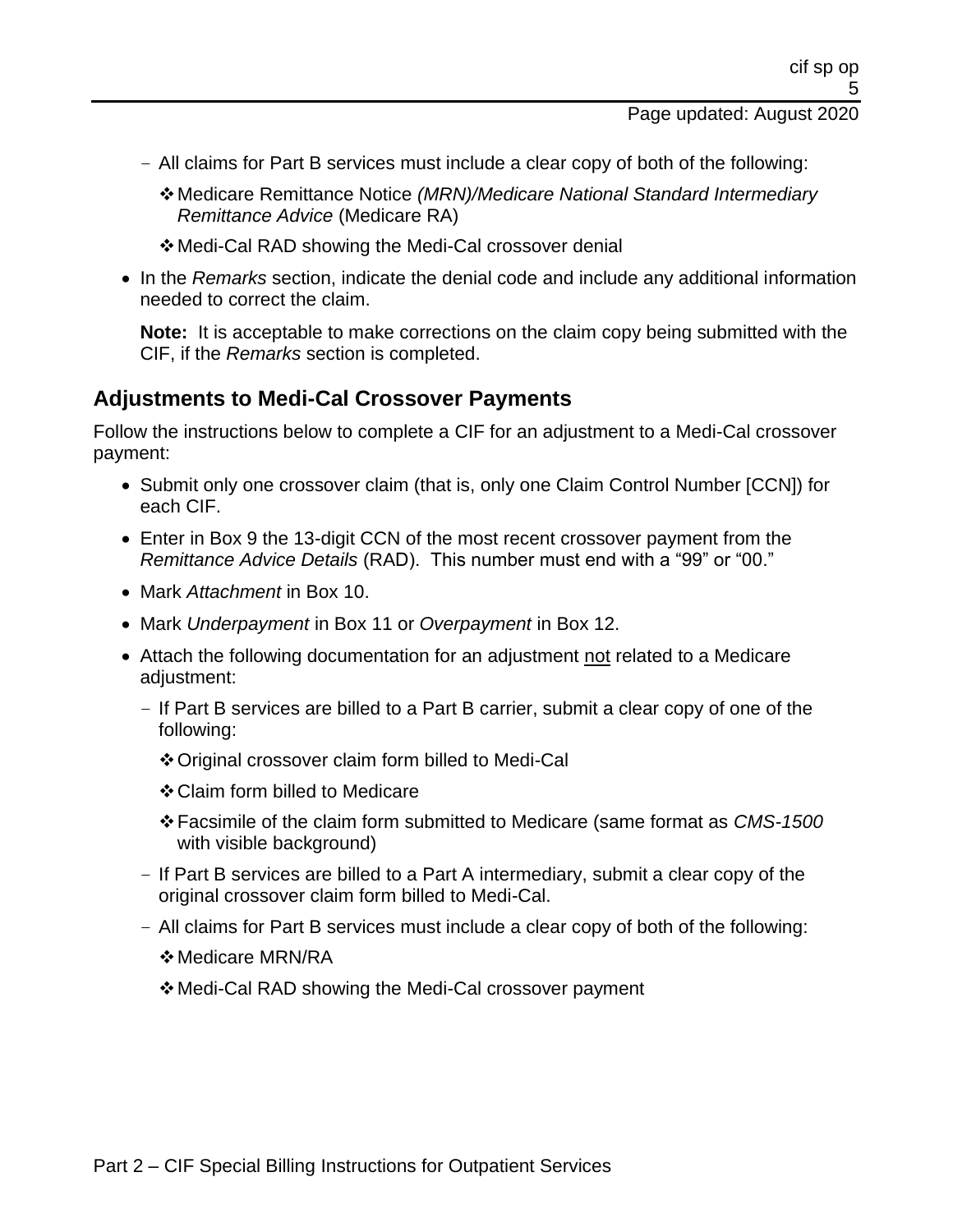• In the *Remarks* section, indicate the specific reason for the adjustment and the type of action desired.

**Note:** It is acceptable to make corrections on the claim copy being submitted with the CIF if the *Remarks* section is completed.

#### **Adjustments Related to Medicare Adjustments**

When Medicare automatically crosses over a Medicare adjustment, it does not include the original Medi-Cal Claim Control Number (CCN). As a result, the Medicare adjustment claim number cannot be matched to the originally submitted Medi-Cal crossover claim. These Medicare adjustments will deny as duplicates of the original crossover claim if they were approved and appear as RAD code 010 on a *Remittance Advice Details* (RAD). Therefore, to obtain correct reimbursement, providers must submit all Medicare adjustments on a CIF after they receive a RAD denial.

When completing a CIF for an adjustment as a result of a Medicare adjustment, follow these additional instructions:

- Include only one crossover claim (that is, only one Claim Control Number [CCN]) per CIF.
- Enter in Box 9 the 13-digit CCN of the most recent crossover payment from the *Remittance Advice Details* (RAD). This number must end with a "99" or "00."
- Mark *Attachment* (Box 10).
- Mark *Underpayment* (Box 11) or *Overpayment* (Box 12).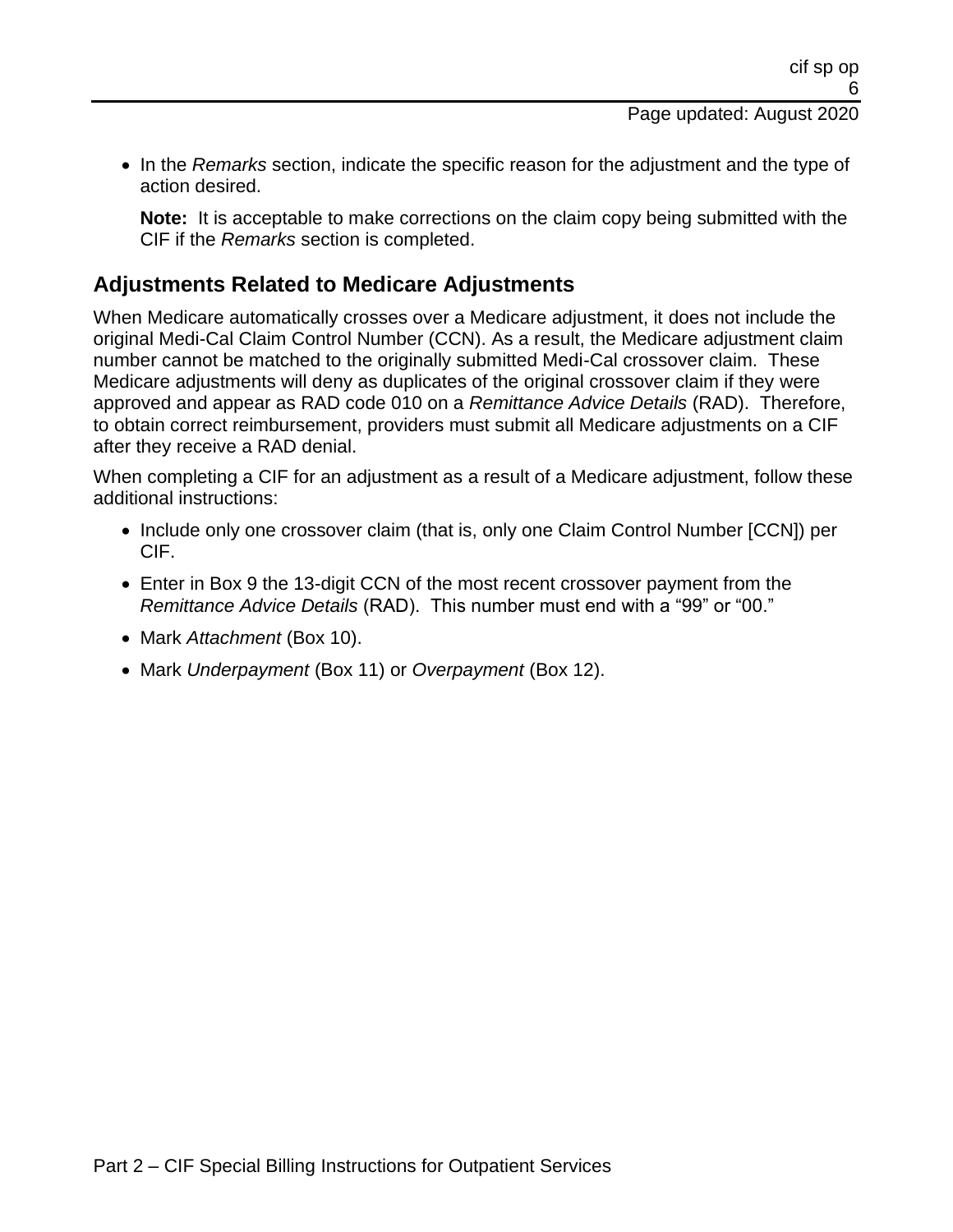- Attach the following documentation for an adjustment related to a Medicare adjustment:
	- If Part B services are billed to a Part B carrier, submit a clear copy of the Medicare adjusted claim form and one of the following:
		- ❖Original crossover claim form billed to Medi-Cal
		- ❖Original claim form billed to Medicare
		- ❖Facsimile of the original claim form submitted to Medicare (same format as *CMS-1500* with visible background)
	- If Part B services are billed to a Part A intermediary, submit a clear copy of the original crossover claim form billed to Medi-Cal.
	- All claims for Part B services must include a clear copy of both of the following:
		- ❖Original and adjusted Medicare MRN/RA
		- ❖Medi-Cal RAD showing the Medi-Cal crossover payment or denial
- In the *Remarks* section, indicate the specific reason for the adjustment and the type of action desired.

**Note:** It is acceptable to make corrections on the claim copy being submitted with the CIF if the *Remarks* section is completed.

#### **Tracing Crossover Claims**

A CIF must be submitted to trace a crossover claim. Do not submit a crossover claim (*CMS-1500/UB-04* and Medicare MRN/RA) to trace crossover claims.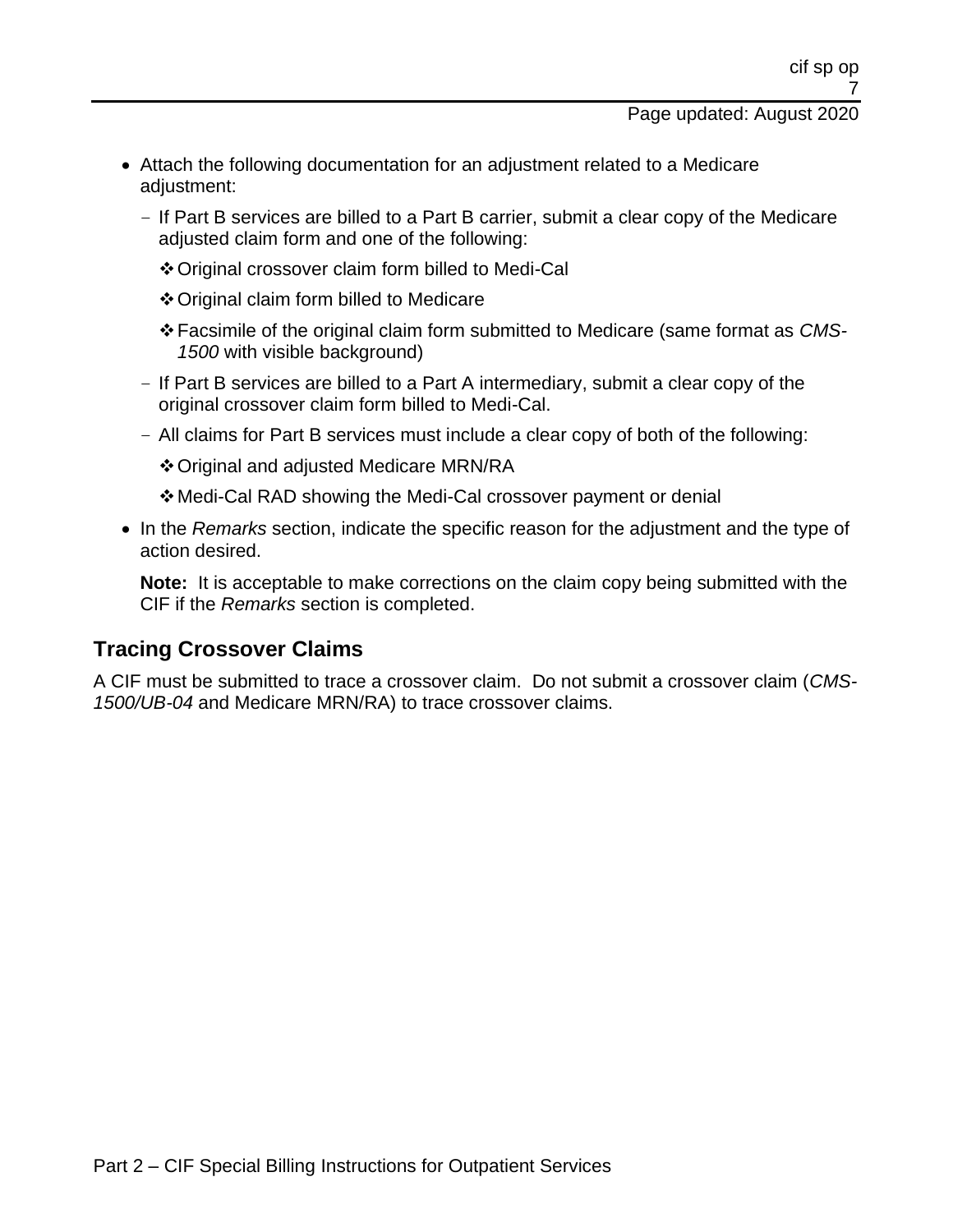## **Billing Tips for Crossover CIFs**

Following these billing tips will help prevent rejections, delays, mispayments, and/or denials of crossover CIFs:

- Only one crossover claim (that is, only one Claim Control Number [CCN]) can be processed on a single CIF. Additional crossover claims submitted on the same CIF will be rejected.
- Always include supporting documentation with a CIF, or the claim will be denied.

**Note:** For information about claims that are attached to CIFs submitted on or after October 1, 2015, see the "Claim Attached to CIF Requires ICD Indicator" in this section.

- All supporting documentation must be clear, concise and complete.
- Failure to mark *Attachment* (Box 10) may cause the claim to be denied.
- Verify that the CCN in Box 9 of the CIF has 13 digits and ends with "00" or "99."
- If requesting adjustment of a crossover claim, use the approved CCN that is being requested for adjustment.
- If requesting reconsideration of a denied crossover claim, use the CCN that matches the most recently adjudicated claim.
- Failure to mark *Underpayment* (Box 11) or *Overpayment* (Box 12), when applicable, may cause a delay in claim processing.
- Do not mark *Underpayment* (Box 11) or *Overpayment* (Box 12) if submitting a CIF for reconsideration of a denial.
- Failure to complete the *Remarks* section of the CIF may cause claim denial or delayed processing.
- To ensure timeliness requirements are met, refer to the *CIF Submission and Timeliness Instructions* section in this manual.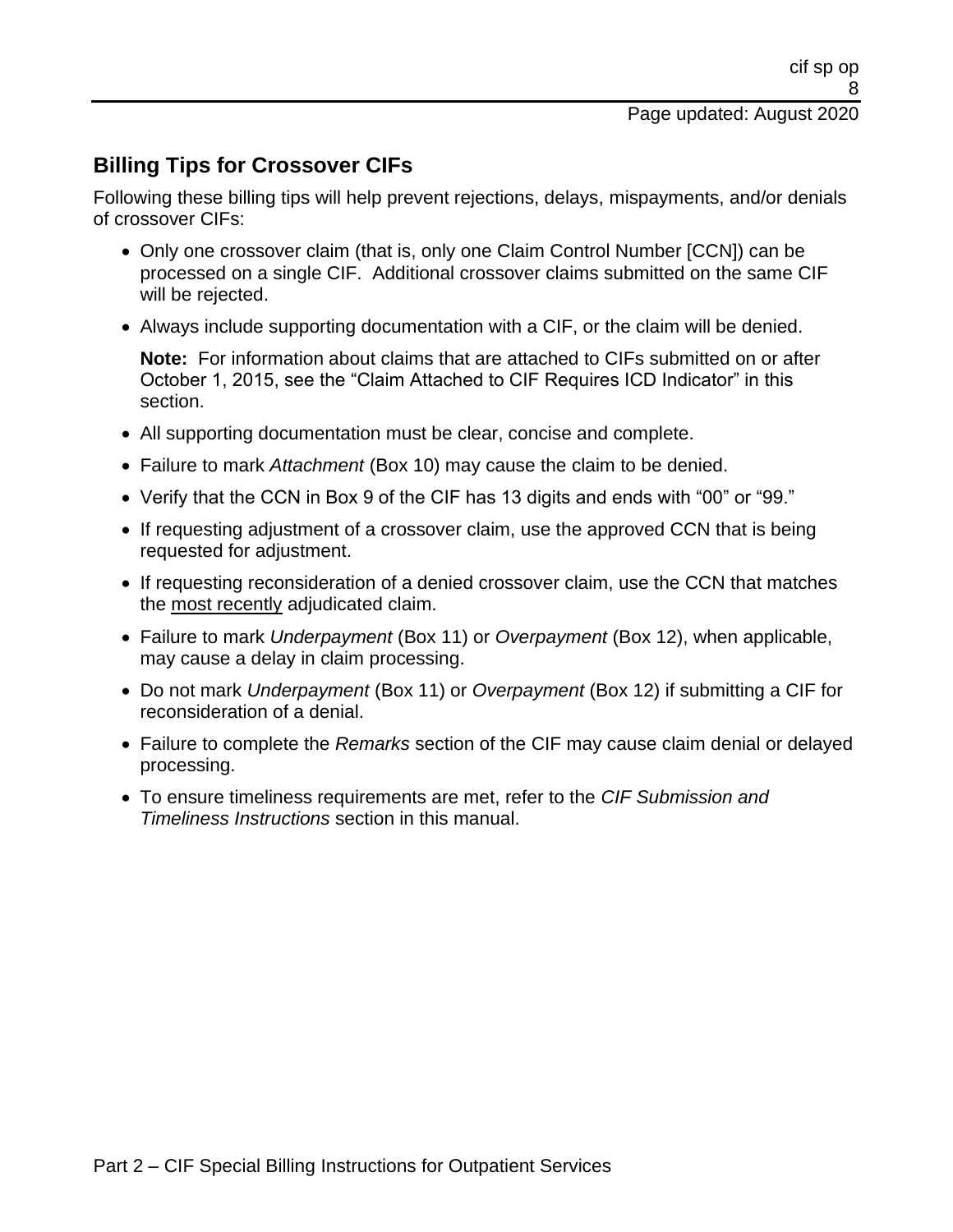| DO NOT<br><b>STAPLE</b><br>IN BAR<br>AREA                                             |                                                                                                                                                                                                                 |                                                                                                                                                          | (1) CORRESPONDENCE REFERENCE NUMBER . FOR F.I. USE ONLY                                                                                                                                                |                                                                                                                                                         | <b>FASTEN</b><br><b>HERE</b>                                                                                                                                                                                                                                   |
|---------------------------------------------------------------------------------------|-----------------------------------------------------------------------------------------------------------------------------------------------------------------------------------------------------------------|----------------------------------------------------------------------------------------------------------------------------------------------------------|--------------------------------------------------------------------------------------------------------------------------------------------------------------------------------------------------------|---------------------------------------------------------------------------------------------------------------------------------------------------------|----------------------------------------------------------------------------------------------------------------------------------------------------------------------------------------------------------------------------------------------------------------|
| TYPEWRITER<br>ALIGNMENT<br>Elite<br>Pica                                              | CLAIMS INQUIRY<br>SEE YOUR PROVIDER MANUAL FOR ASSISTANCE REGARDING<br>THE COMPLETION OF THIS FORM.<br>(3) PROVIDER NAME/ADDRESS<br><b>ABC PROVIDER</b><br><b>123 ANY STREET</b><br><b>ANYTOWN CA 999995555</b> |                                                                                                                                                          | READ INSTRUCTIONS ON REVERSE<br>PRIOR TO COMPLETING AND SIGNING<br>THIS FORM. DO NOT TYPE/MARK IN<br>SHADED AREAS.<br>(4) PROVIDER NUMBER<br>7891236540                                                | 01<br>PHARMACY<br>LTC                                                                                                                                   | (2) DOCUMENT NUMBER<br>39377390<br>TYPEWRITER<br>ALIGNMENT<br>Pica<br>Elite<br>(5) CLAIM TYPE CHECK ONE BOX ONLY<br>05<br>PHYSICIAN/<br>ALLIED<br><b>HOSPITAL</b><br><b>INPATIENT</b><br>HOSPITAL<br>OUTPATIENT<br>CLINIC<br>$\overline{\mathtt{x}}$<br>VISION |
| $(E)$ DELETE<br>01<br><b>BRIGHT</b><br>081507<br>$(E)$ DELETE<br>$\vert 02 \vert$     | (7) PATIENT'S NAME OR MEDICAL RECORD NO.<br>(13) DATE OF SERVICE<br>(7) PATIENT'S NAME OR MEDICAL RECORD NO.<br>(13) DATE OF SERVICE                                                                            | (8) PATIENT'S MEDI-CAL I.D. NO.<br>90000000A95001<br>(14) NDC/UPN OR PROCEDURE CODE<br>(8) PATIENT'S MEDI-CAL I.D. NO.<br>(14) NDC/UPN OR PROCEDURE CODE | PLEASE FILL IN ALL APPLICABLE INFORMATION REQUESTED BELOW<br>12345678901                                                                                                                               | (9) CLAIM CONTROL NO. (TRACER-LEAVE BLANK) LINE<br>(15) AMOUNT BILLED<br>25.00<br>(9) CLAIM CONTROL NO. (TRACER-LEAVE BLANK) LINE<br>(15) AMOUNT BILLED | $\bullet$<br>$\bullet$<br>٠<br>(10) ATTACHMENT<br>(11) UNDERPAYMENT<br>99<br>(12) OVERPAYMENT<br>[10] X<br><b>HOI ATTACHMENT</b><br>(11) UNDERPAYMENT<br>(12) OVERPAYMENT<br>n2                                                                                |
| $(E)$ DELETE<br>$\vert$ 03<br>(6)<br>DELETE<br>$\vert$ 04                             | (7) PATIENT'S NAME OR MEDICAL RECORD NO.<br>(13) DATE OF SERVICE<br>(7) PATIENT'S NAME OR MEDICAL RECORD NO.<br>(13) DATE OF SERVICE                                                                            | (8) PATIENT'S MEDI-CAL I.D. NO.<br>(14) NDC/UPN OR PROCEDURE CODE<br>(8) PATIENT'S MEDI-CAL I.D. NO.<br>(14) NDC/UPN OR PROCEDURE CODE                   |                                                                                                                                                                                                        | (9) CLAIM CONTROL NO. (TRACER-LEAVE BLANK) LINE<br>(15) AMOUNT BILLED<br>(9) CLAIM CONTROL NO. (TRACER-LEAVE BLANK) LINE<br>(15) AMOUNT BILLED          | (10) ATTACHMENT<br>(11) UNDERPAYMENT<br>(12) OVERPAYMENT<br>(10) ATTACHMENT<br>(11) UNDERPAYMENT<br>(12) OVERPAYMENT<br>T <sub>2</sub>                                                                                                                         |
| <b>ATTACHED ARE:</b><br><b>CMS-1500</b><br><b>MEDICARE MRN</b><br><b>MEDI-CAL RAD</b> | UNDERPAYMENT OR AN OVERPAYMENT.)<br>BEEN CORRECTED. PLEASE RECONSIDER.                                                                                                                                          |                                                                                                                                                          | REMARKS: (CORRECTIONS OR ADDITIONAL INFORMATION NECESSARY TO RESUBMIT A DENIED CLAIM, OR REQUEST AN ADJUSTMENT FOR AN<br>CROSSOVER CLAIM DENIED BY MEDI-CAL WITH RAD CODE 001. THE DATE OF SERVICE HAS |                                                                                                                                                         | $\bullet$<br>$\bullet$<br>$\bullet$                                                                                                                                                                                                                            |
|                                                                                       |                                                                                                                                                                                                                 |                                                                                                                                                          | on the back of this form.<br>JANE DOE                                                                                                                                                                  |                                                                                                                                                         | This is to certify that the information contained above is true, accurate, and complete, and that the provide<br>has read, understands, and agrees to be bound by and comply with the statements and conditions contained<br>12/25/07                          |
|                                                                                       |                                                                                                                                                                                                                 |                                                                                                                                                          |                                                                                                                                                                                                        | Signature of provider or person authorized by provider to bind<br>provider by above signature to statements and conditions                              | DATE                                                                                                                                                                                                                                                           |

**Figure 2:** Sample *Claims Inquiry Form* (CIF): Denied Crossover Claim.